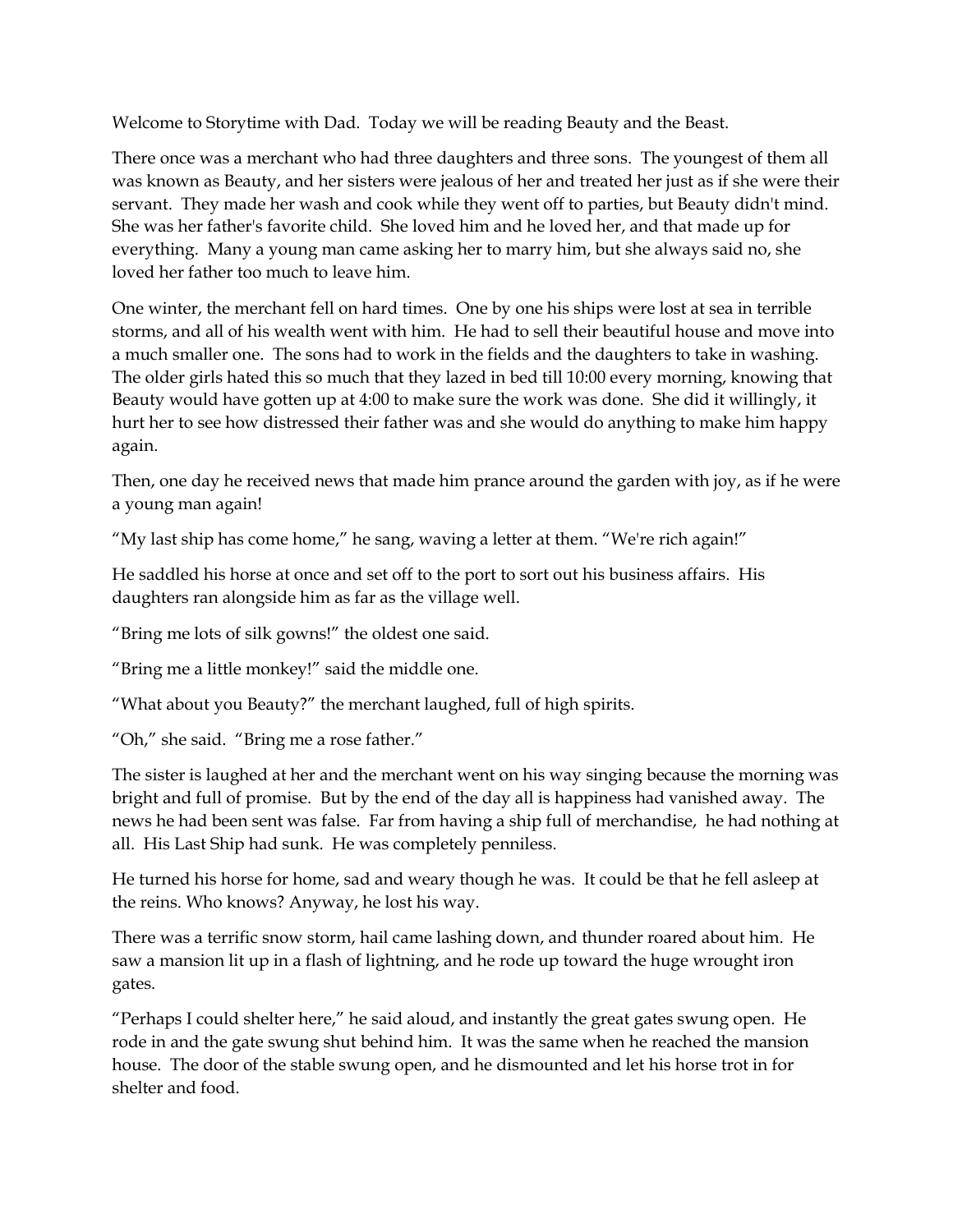He climbed the steps of the mansion and was just about to pull the bell when the great studded door swung back. He stepped inside and it was closed behind him. There was no one to be seen, yet he had the sensation of eyes peering at him. A bright fire sprang up in the grate; unseen hands lifted is soaked overcoat from his shoulders, and his hat from his head, and his gloves from his hands. He looked around him and there was no one there. A comfortable chair was pulled up to the fire and he felt himself being guided toward it, and he sank down and fell asleep.

When he woke up a table have been placed at his side with tasty smelling food steaming in a silver bowl, and red wine glowing in the crystal goblet. There was still no sign of his host, but the merchant ate and drank thankfully. It was a long time since he'd eaten so well! When he had finished, the table was lifted away out of sight. The great clock chimed to 12 and one by one the candles were blown out, yet 1 remained as if to light his way upstairs. The merchant stood up yawning, and climbed up the stairs. A door opened and there was a bed freshly made with the covers turned back neatly. He knew it was meant for him and within seconds of climbing into it he was asleep.

The next morning it was as if the storm had never been. The sun streamed through the windows. The merchant found that new fine clothes had been put out for him and that his breakfast had been set out. He called for his host, but no one came. Yet *still* he had the sensation of being watched from some hidden place. He went outside to fetch his horse from the stable and saw a garden full of sweet smelling roses, even though it was still winter and snow laced the trees.

He thought at once about Beauty and he decided to pick a rose for her before he left. He put out his hand and plucked one. At once he heard the roar of a wild animal and dropped the rose in his terror. The bushes were clawed aside and there in front of him a hideous creature reared up on its hind legs, lashing out as he you were going to rip the merchant up into tiny shreds.

"How dare you pick my roses!" he snarled. "I have given you food and shelter willingly. How dare you steal my roses!"

The merchant flung himself on his knees, weak with fear.

"Forgive me! Please forgive me, my lord!" he begged.

"I am not 'my lord'. I am the Beast! You will die for this." The Beast dropped down on all fours and prowled around the merchant, bearing his teeth and growling.

"I beg you to let me go. I only picked the rose for my daughter, and my sons and daughters will be watching for me. At least, let me say goodbye to them."

"Go back to your sons and daughters!" the Beast roared. "But within one month, you must return. Either you or one of your daughters must die. That is my bargain."

"I promise I'll come back," the merchant said, heavy with dread. Then he scrambled onto his horse and galloped home as if the wind was carrying him.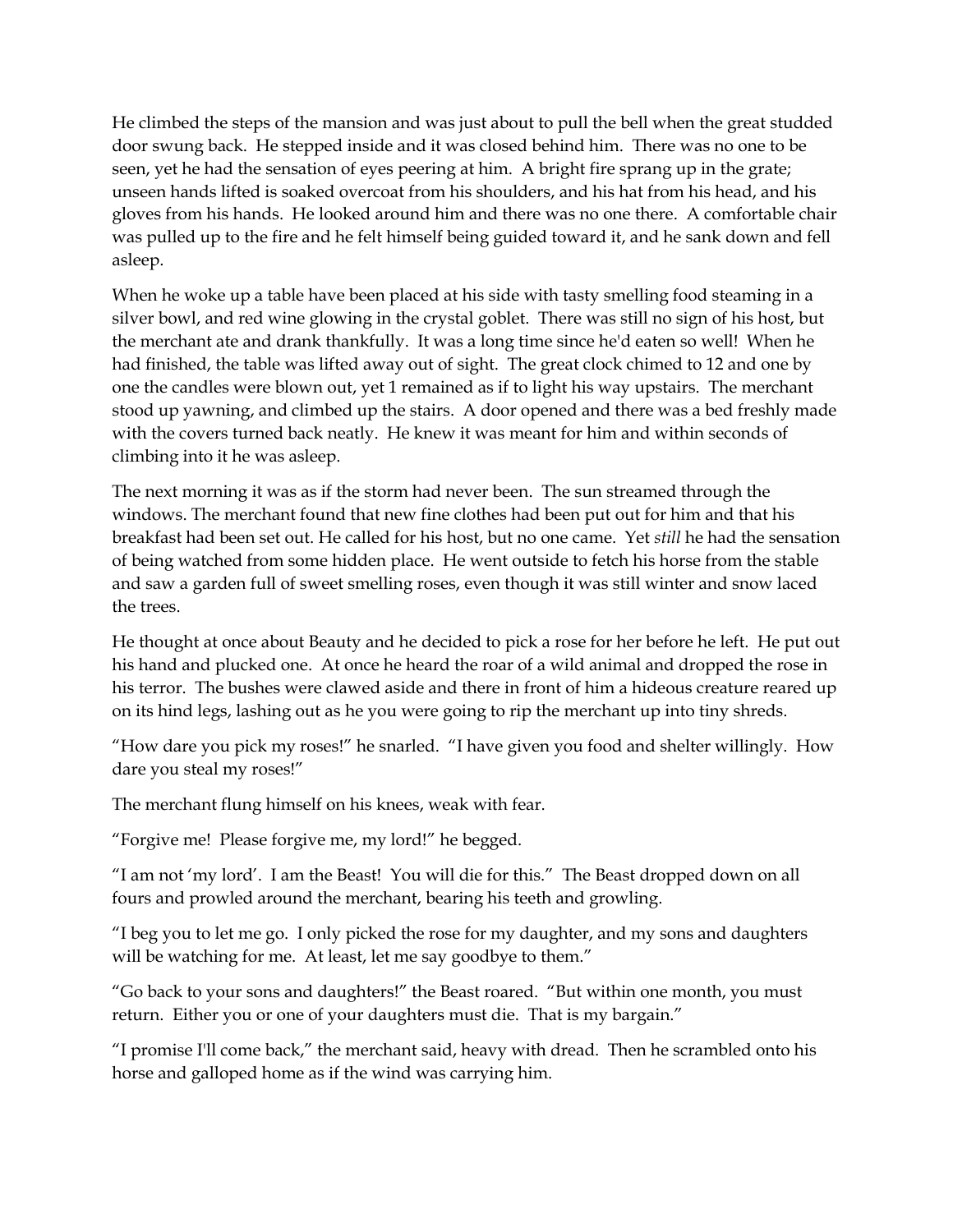"I'm only with you for a short while," he told his sons and daughters. "I have come to say goodbye." And he told them the strange story of the mansion and the unseen servants, and the beautiful garden full of sweet roses in the snow. He gave Beauty her rose, and last of all he told them about the Beast and of the promise he had made.

"I must go back to him," he said. "And you will never see me again children. "

"Let me go instead!" Beauty said at once.

"Yes! Let her go!" the sisters said.

At the end of the month Beauty and her father both went to the Beast's mansion. The huge gates swung open for them, and they went in slowly, full of fear. Again, there was no one to be seen and yet they both had the feeling that unseen eyes were watching them.

"Leave me now," Beauty said.

"How could I leave you here?" her father asked.

"You must," said Beauty, and sadly her father said goodbye to her and went back home.

Beauty found that wonderful things had been prepared for her. Beautiful food, fine clothes, gorgeous jewels, yet she had no heart for any of them. She ate alone on her first evening, served by invisible hands. She felt eyes watching her and knew that the Beast was with her. She could smell him and the foul reek of his breath. She could hear the scratch of his claws on the tiles, and when she turned to look at him she nearly fainted with fear.

"Do you have everything you need, Beauty?" he asked her.

"Yes, thank you," she said wishing with all her heart that he would go away. She couldn't bring herself to look at him again.

"I won't trouble you," he said. "But I should like to see you every day. May I come when you are dining just to watch you eat?"

"You are the master," said Beauty. "I must do as you wish."

"No! I must do as *you* wish said the Beast. Will you please permit me, Beauty?"

So she said yes. And the next night when she was dining, she shuddered to hear the scrape of his claws on the ground and the rasp of his breathing behind her ear. At the end of the meal, he put his paw over her trembling hand.

"Beauty. Will you marry me?" he asked.

"No!" she screamed. She pushed him away and ran to her room where she flung herself on her bed and sobbed for home. She was trapped with a beast. It was quite clear that he had no intention of killing her, but she might as well be dead, she thought. Every night he came to her at 9, and every night he asked her to marry him, and her answer was always the same. But whenever he spoke, there was such a deep sorrow in his voice that she began to pity him.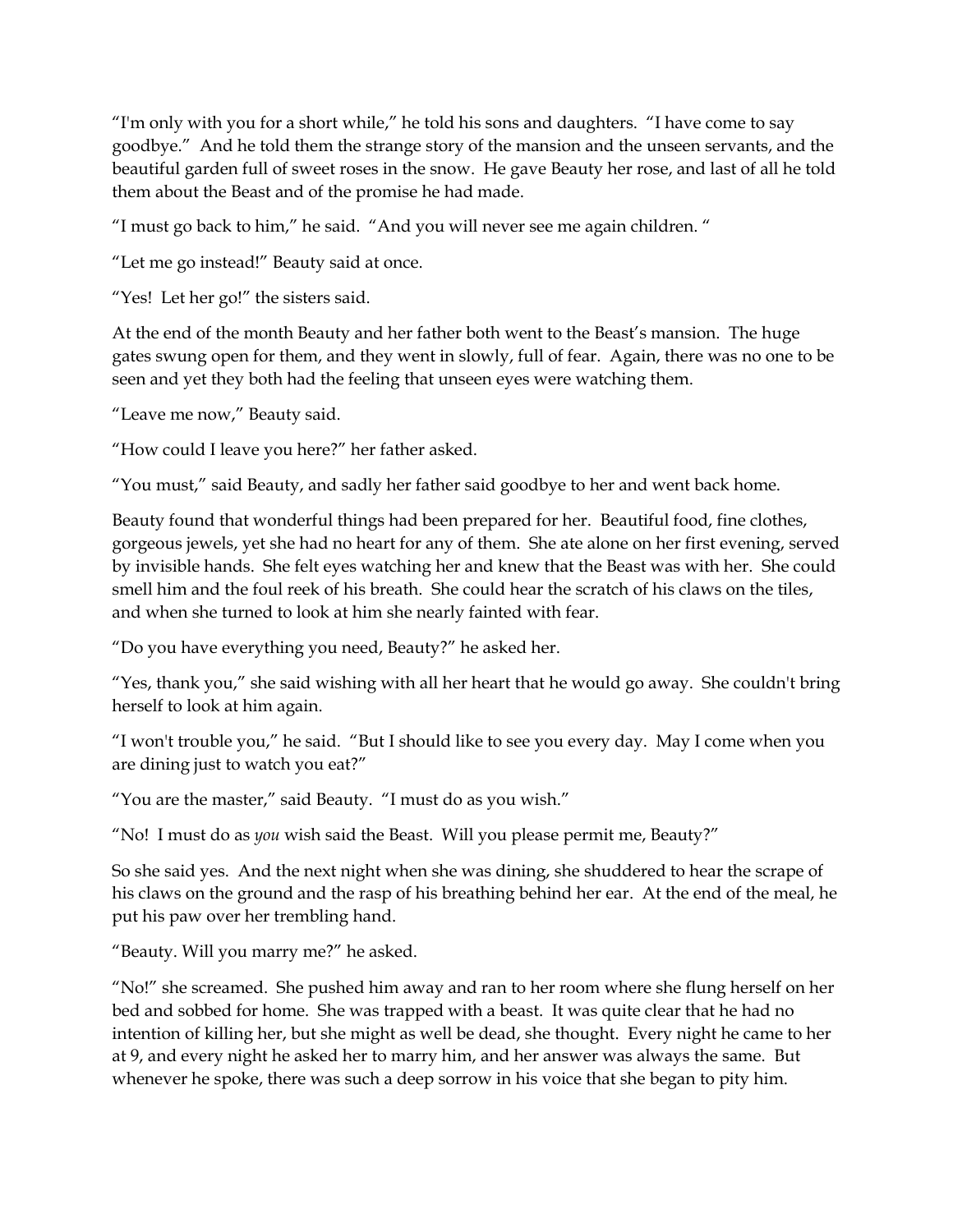"I am the Beast and you are afraid of me," he said. "Forgive me."

"I'm not afraid of you, now," Beauty said. "But I can't marry you."

"No," he said sadly.

"But I can be your friend?" she told him. It was true to. She began to look forward to his coming every evening. She was bored and lonely when he wasn't there. In a strange way that she couldn't understand, Beauty grew to like the beast - but he was a beast. He killed the wild creatures in the woods around his mansion and would sometimes have their blood on his paws and around his mouth when he came to see her.

"Forgive me," he would say to her. "This is how I am."

One day, the Beast gave her a mirror as a present, but when she looked into it she did not see her own reflection. She saw her father lying in a bed in a poor room, and he looked old and sad and ill. Beauty ran to the beast and begged him to let her go home.

"You want to leave me, Beauty?" he said. And his voice was so full of sadness that she felt tears rising in her now.

"I don't want to leave you, not forever," she said. "But I want to go back to be with my father, too."

"Then go to him," said the Beast. "But come back to me in a week. I can't live without you, Beauty."

So Beauty looked into the mirror again, and said, "Father" and in that very instant she was back in the old house and standing at her father's bedside.

"Beauty!" he gasped. "I thought you were dead!"

He sat up and laughed with joy, he had been wasting away with sadness, but the sight of his favorite daughter was all he needed to make him well and happy again.

"Help me out of this bed," he told her. "I don't need it now."

His daughters and sons were working in the garden when they saw their father walking toward them on the arm of one beautiful stranger.

"Who's that fine lady?" the brothers marveled.

"That's no fine lady, that's Beauty!" The oldest sister snapped.

"Just look at her, done up like a queen," the middle sister said. "Who does she think she is?"

But Beauty was glad to give them her jewels and her silk gown. "I don't need them," she told them. "All I need is to see my father well and happy."

"Promise me you won't ever go away again," he asked her.

"I can't promise that father. The Beast wants me to go back in a week."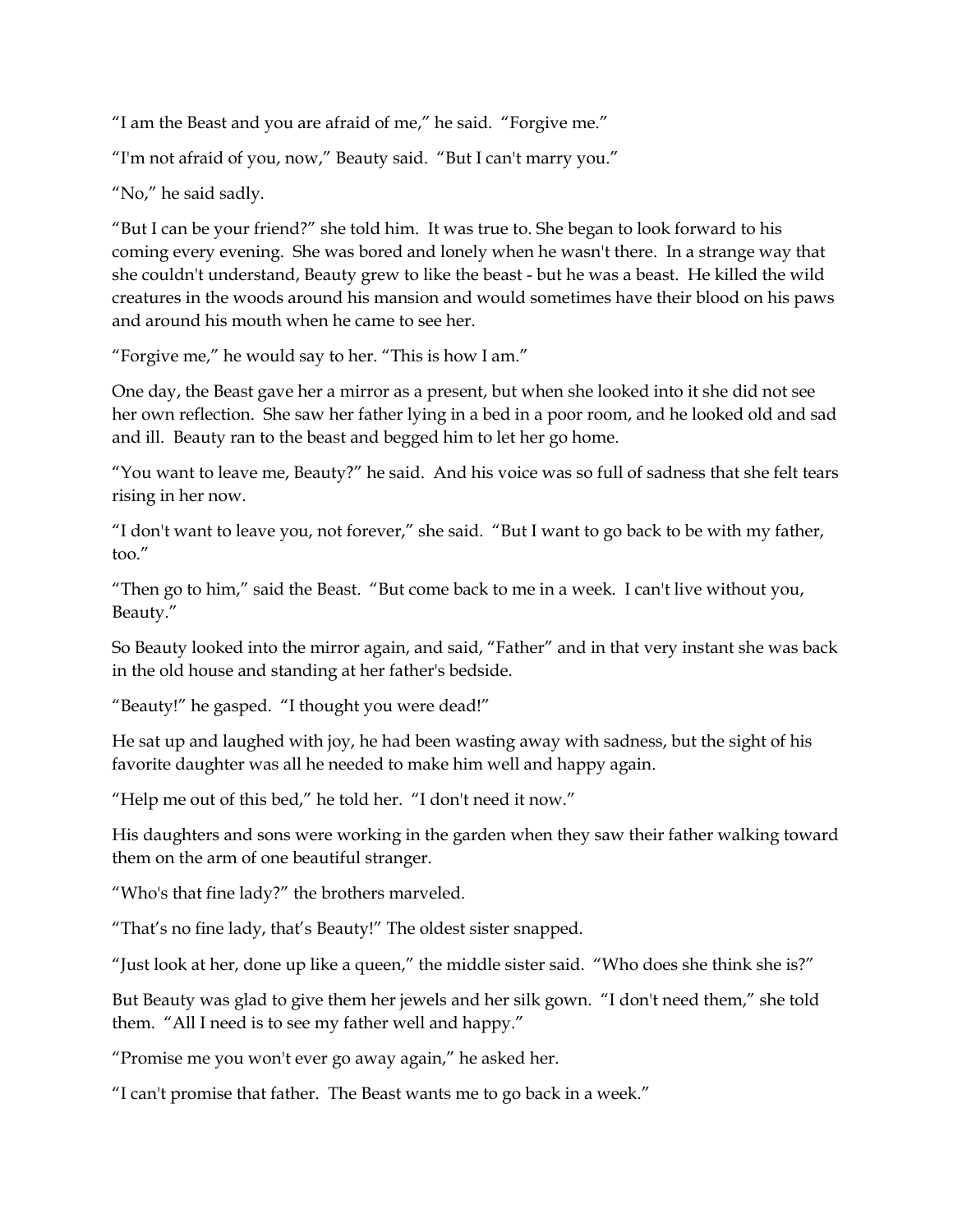"But you don't have to!" her oldest brother said. "We will…'take care' of that Beast for you."

When he said that, Beauty went pale and her eyes brimmed with tears. They all looked at her strangely.

"Wow," said her father. "What's this? I do believe you've grown fond of the Beast!"

Beauty turned away and couldn't speak for the odd sadness that filled her heart. All the same, they begged her to stay with them. Her father was well and strong, but he said he would take to his bed immediately if she was to leave him again. Beauty had taken up her tasks around the house and in the field so willingly that her sisters were determined to make her stay so they wouldn't have to do work anymore. On the day she was due to leave, they squeezed onion juice into their eyes to make themselves cry.

"Don't go! Please don't go, Beauty!" and Beauty was moved by their tears. She felt as if her heart we're being torn in two, so she stayed, but every night she dreamed of the Beast. Nearly a week later, she picked up her mirror and instead of her reflection she saw him. His eyes were closed and he was slumped on the ground too weak to move. She gave a cry of horror.

"Beast!" she sobbed. "Don't die!" and instantly she was running through the great, wrought iron gates of the mansion, running through the gardens, running through the sweet-smelling rose bower and into the wild part where the Beast liked to hunt.

"Beast!" she called. "Where are you? Oh, where are you, Beast?"

At last, she saw him stretched out in the long grass. His eyes were closed and he was as still as death. She ran to him and cradled his head in her arms. "Don't die. Please don't die!" she sobbed. "I love you, Beast."

And when she said that, the Beast opened his eyes. His rough coat fell away from him and he stood up, young and strong: a man.

"Beauty, I was under a spell," he said. "And you have broken it with your love. Will you marry me?"

And Beauty said *yes*.

They had a magnificent wedding and the merchant and his sons were given homes on the grounds of the mansion. The sisters were turned into statues and placed in the rose garden, and there they stayed until they were truly sorry, and *that* was a long, long time.

But Beauty and her prince lived happily until the end of their days the end.

 $\approx$ 

Goodness gracious, this story is packed full of a lot of stuff! It's an old French fairy tale from 1740, but may, in fact, be as old as 4,000 years. I don't want to get into all of the details of the story, we could have hours of discussion about it, but I do want to focus on what we might learn from the major themes.